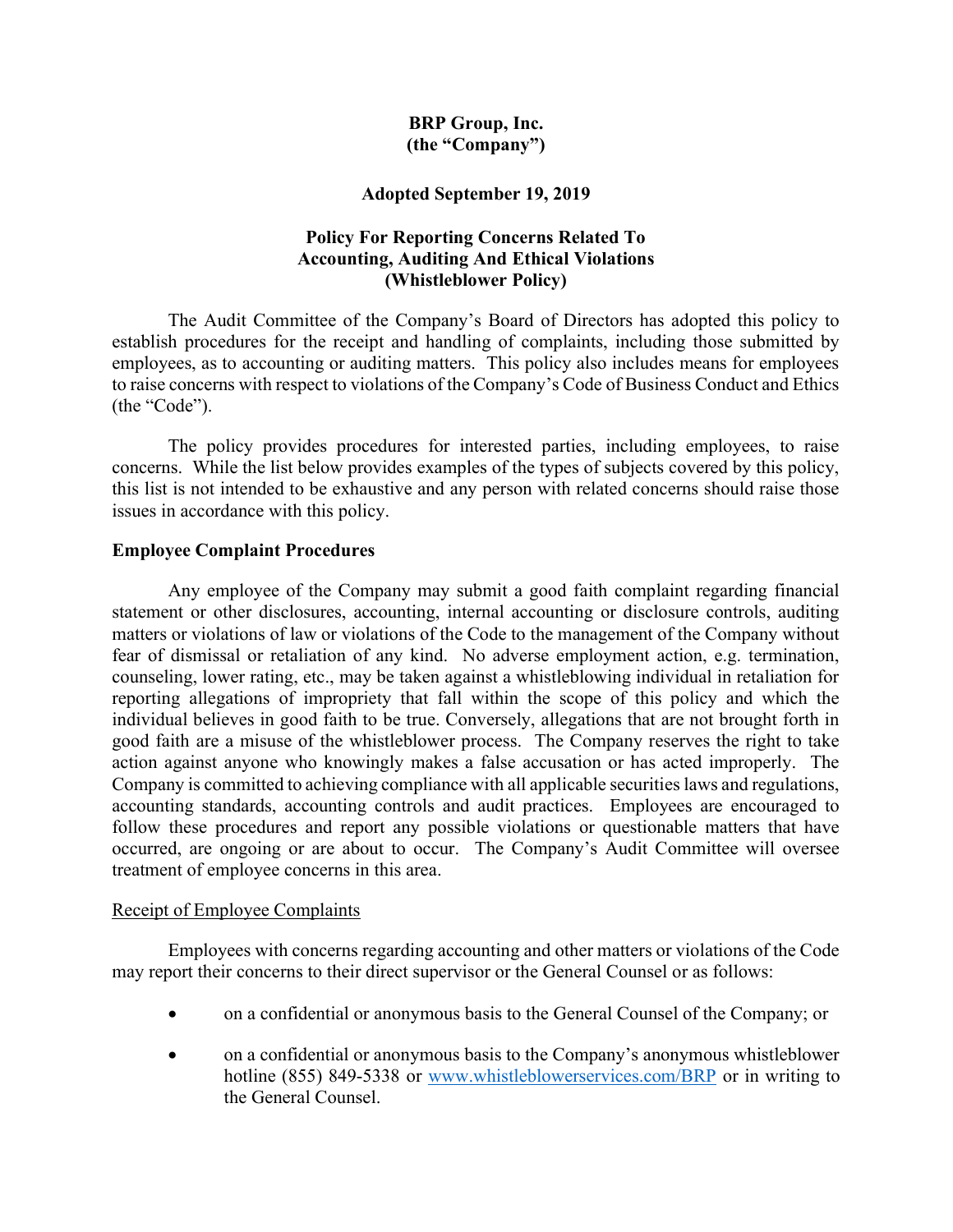The concerns raised through these channels should include sufficient information and detail to enable the Company to conduct a thorough investigation.

### Scope of Matters Covered by These Procedures

These procedures relate to employee complaints relating to any questionable accounting and other matters or violations of the Code, including, without limitation, the following:

- fraud or deliberate error in the preparation, evaluation, review or audit of any financial statement of the Company;
- fraud or deliberate error in the recording and maintaining of financial books and/or records of the Company;
- deficiencies in or noncompliance with the Company's internal controls;
- misrepresentation or false statement to or by a senior officer or accountant regarding a matter contained in the financial records, financial reports or audit reports of the Company;
- any attempts to mislead or improperly influence the Company's independent auditor in the course of the performance of their audit;
- deviation from full and fair reporting of the Company's financial condition, such as material misrepresentations or omissions with respect to the Company's business, financial condition, results of operations or cash flows, in public disclosures of the Company's financial position and prospective reports;
- improper expenditure of Company funds;
- improper use of Company property (including disclosure of proprietary information);
- use of non-public Company or client information to trade in securities; or
- any other violations of the Company's Code.

# Treatment of Complaints

- Upon receipt of a complaint, the General Counsel will (i) determine whether the complaint pertains to an accounting or auditing matter, or whether it pertains to violations of the Code or other relevant matters and (ii) when possible, acknowledge receipt of the complaint to the sender.
- Complaints relating to accounting and auditing matters will be reviewed under Audit Committee direction and oversight by the General Counsel or such other persons as the Audit Committee determines to be appropriate.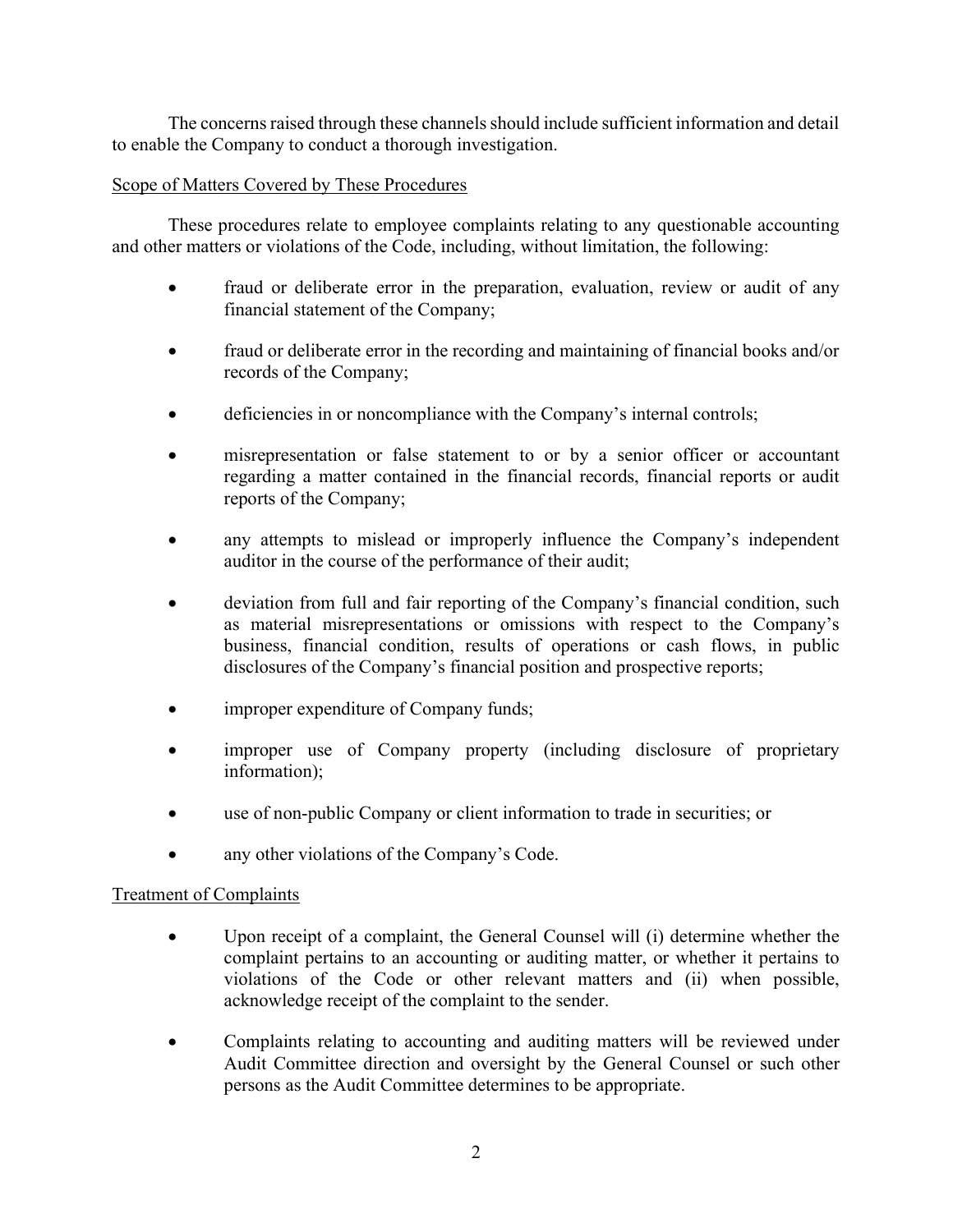- Complaints relating to violations of the Code or any other matters will be reviewed initially by the General Counsel. The General Counsel may delegate the oversight of any complaint to Internal Audit or such other persons as the General Counsel determines to be appropriate.
- After initial review, the Audit Committee or General Counsel, as applicable, will determine whether the matter warrants an investigation and will oversee any such investigation. If the matter appears to be significant, the General Counsel will discuss at any time the concerns raised with the Audit Committee or the Chair of the Audit Committee.
- The person(s) authorized to conduct the investigation will report to the Audit Committee in a timely manner all findings of fact, conclusions and proposed recommendations for remedial actions, if any.
- Prompt and appropriate corrective action will be taken as and when warranted in the judgment of the Audit Committee or the General Counsel, as applicable.
- The Company will not directly or indirectly, discharge, demote, suspend, threaten, harass or in any manner discriminate against any employee in his or her terms and conditions of employment based upon any lawful complaint made by such employee in good faith with respect to accounting and auditing matters or violations of the Code or other relevant matters.
- Confidentiality will be maintained to the fullest extent possible, unless otherwise consented to by the employee, as may be necessary to conduct a thorough investigation or as required to be disclosed by law.

# Reporting and Retention of Complaints and Investigations

 The General Counsel will maintain a log of all complaints, tracking their receipt, any investigation and resolution and shall prepare a periodic summary report on at least a semi-annual basis for the Audit Committee. Copies of complaints and such log will be maintained in accordance with the Company's document retention policy.

# Reporting Complaints to Governmental Agency

All employees have the right to:

- Report possible violations of state or federal law or regulation that have occurred, are occurring, or are about to occur to any governmental agency or entity, or selfregulatory organization;
- Cooperate voluntarily with, or respond to any inquiry from, or provide testimony before any self-regulatory organization or any other federal, state or local regulatory or law enforcement authority;